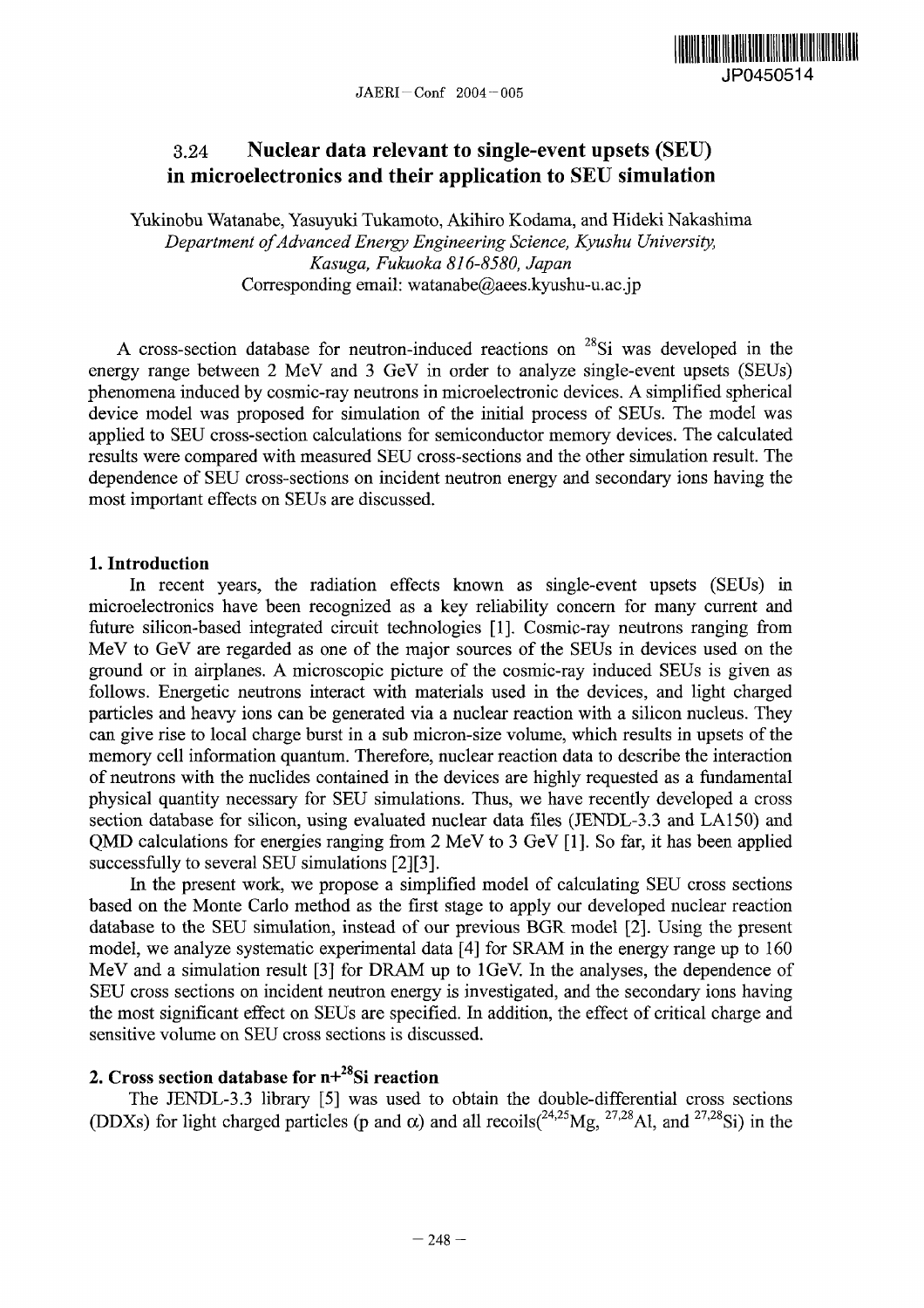n+ <sup>28</sup>Si reaction at neutron energies between 2 and 20 MeV. The data for energies between 20 to 150 MeV were taken from the LA150 library [6] in which the DDXs of all recoils are included. We have calculated the cross sections for energies above 150 MeV using the QMD [7] plus statistical decay model (GEM [8]) calculation.

#### **3.** A **simple Monte Carlo model for charge generation and collection**

We consider SEU events in a simplified spherical device as shown in Fig.1. The interaction and sensitive volumes are concentric spheres with radii  $R_i$  and  $R_s$ , **i** neutron respectively. A nuclear reaction with Si takes place in the interaction volume, and secondary ions are generated and move in the device while slowing down. The energy  $\left( \frac{1}{2} \ln + \frac{1}{2} \ln \frac{1}{2} \right)$ deposited by a secondary ion into the sensitive volume is obtained by using SRIM code [9]. It is assumed that the whole charge  $(Q)$  generated by the ions into the sensitive secondar volume is collected into the capacitor, and if  $Q$  is greater  $\sum_{\text{interation}}$ than the critical charge,  $Q_c$ , and then the SEU happens volume eventually. In this model, the initial processes of the SEU event, namely, nuclear reactions with the Si nucleus and Fig.1 Schematic illustration of the following charge deposition by the secondary ions, simplified spherical device model are taken into account properly, while the transport





calculation of the generated charge by drift and diffusion processes is neglected and the size of the sensitive volume is introduced as a model parameter,  $R_s$ .

Within this simplified model, the SEU cross section for incident neutron energy,  $E_n$ , is given by

$$
\sigma_{SEU}(E_n) = \sum_j \sigma_{SEU}^j(E_n) = N_{S_i} \sum_j \int_{r \le R_i} d\vec{r} \left[ \iint_{Q > Q_c} \left( \frac{d^2 \sigma_j}{dE_j d\Omega_j} \right) dE_j d\Omega_j \right],
$$
 (1)

where  $j$  denotes the kind of generated secondary ion,  $N_{\text{St}}$  is the number density of the Si nucleus, and  $(d^2\sigma/dE_d\Omega)$  is the double-differential production cross section of the secondary ion *j*. In practical calculations, isotropic angular distribution is assumed for emission of the secondary ion for simplicity, therefore  $(d^2\sigma/dE_d\Omega)$  is replaced by  $(d\sigma/dE_t)/4\pi$  in Eq.(1). This assumption represents approximately a situation where neutrons are incident into the device uniformly from any directions. The three-fold integration over the interaction volume and the energy and angle of secondary ion in Eq.(l) is made using a Monte Carlo method under a condition  $Q > Q_c$ . The size of the interaction volume,  $R_1$ , is determined by a condition where the calculation converges.

Using the neutron flux,  $\phi(E_n)$ , the cosmic-ray induced SEU rate is finally obtained by

$$
SEU rate = \int \sigma_{SEU} (E_n) \phi(E_n) dE_n , \qquad (2)
$$

where the IBM model  $[10]$  is used for the cosmic ray flux in the present calculation.

#### **4. Results and discussion**

**Figure 2** shows a comparison of the calculation with measured data [4] for SRAMs with 256Kb or I Mb. The measured data are normalized to the data of Cypress. One can notice that the energy dependence of the measured  $\sigma_{SEU}(E_n)$  is nearly similar and the magnitude alone depends strongly upon the devices. Accordingly, two parameters,  $Q_c$  and  $R_s$ , were determined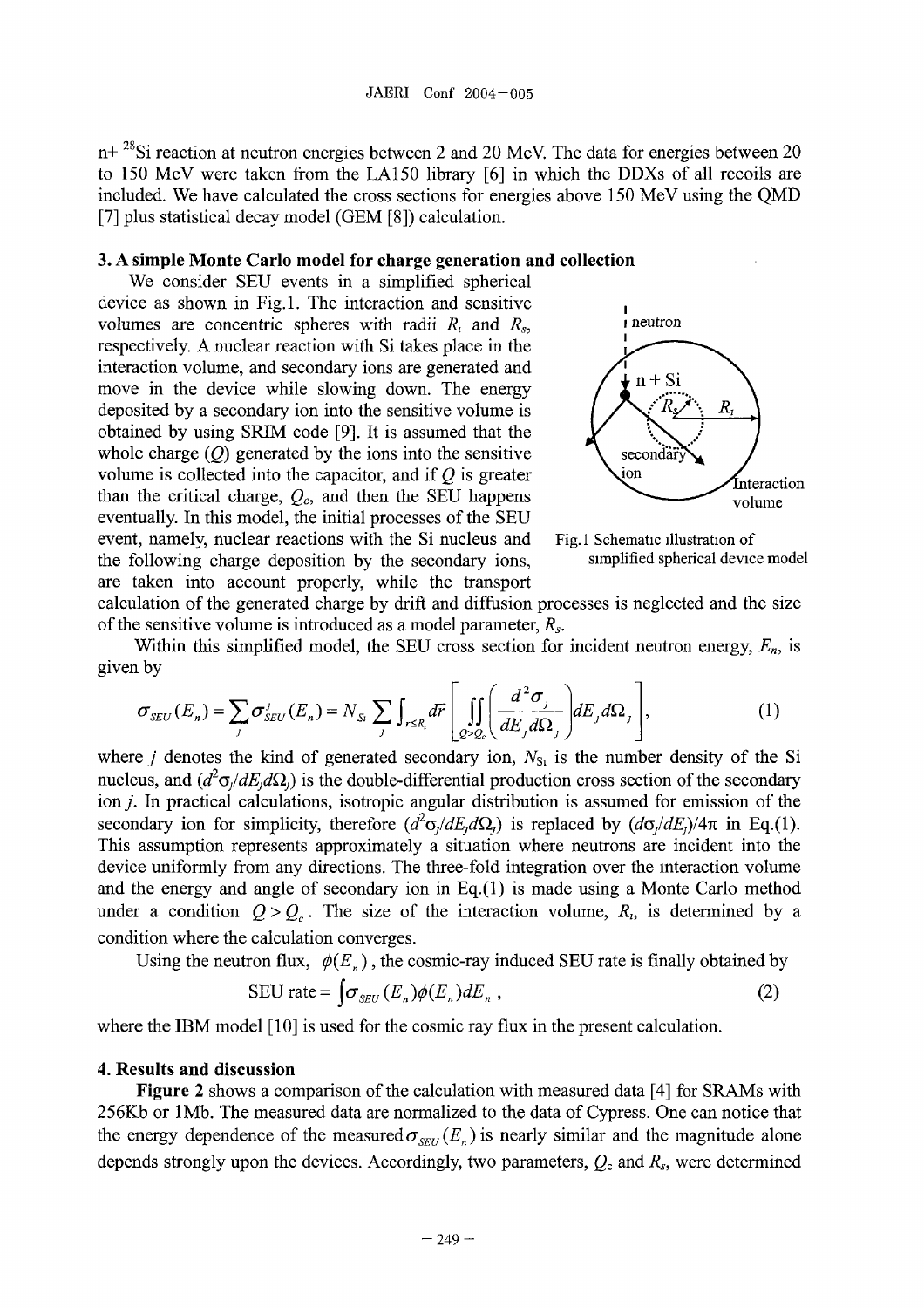so that the energy dependence of the measured data is reproduced well and the magnitude was finally normalized to the data of Cypress. The resultant best-fit values are  $Q<sub>c</sub>=53$  fC and  $R_s$ =1.0  $\mu$ m. The calculation with these values shows satisfactory agreement with the measured data over the whole neutron energy range. The results with different  $Q_c$  and  $R_c$  are also shown in **Fig.3** to see the sensitivities of these parameters to the calculation results. All the calculations are normalized at 40 MeV for comparisons.

In **Fig.4,** the ratio of each secondary ion to the calculated SEU cross-sections is plotted as a function of the incident neutron energy. It is found that heavy ions such as Na, Mg, and Al have a large contribution to SEU and light reaction products such as  $O$  and  $N$  become significant with increasing energy. One notices that Mg has the most significant contribution at energies below 20 MeV. This can be explained by the energy spectra of secondary ions at an incident energy of 20 MeV shown in **Fig.5**. The critical charge  $Q_c=53$  fC corresponds to the energy deposit,  $E_{\text{dep}}=1.2$  MeV. The energy spectra of Mg isotopes are distributed over wider energy range beyond 12 MeV compared with the other isotopes, and thus the cross sections of Mg integrated over the energy range become largest. This is the reason why Mg plays the most significant role below 20 MeV in SEUs for the device with  $Q_c$ =53 fC. In addition, it is found that the contribution from Si is reduced with decrease in neutron energy. This trend can be explained by the fact that the elastic and inelastic cross sections become small and their angular distributions become more forward-peaked as the neutron energy increases. It should be noted that the present results obtained by these analyses of SRAM are similar to our previous results by the BGR model [2].

Our calculation based on the present simplified model is compared with a more realistic SEU simulation [3] for DRAM with  $Q<sub>c</sub>=30$  fC in Fig.6. Both results are normalized at 40 MeV for comparison. Our nuclear reaction database was also used in the latter simulation. Both calculations show good agreement below 150 MeV, while our calculation is about 20 % smaller than the latter one above 150 MeV. This may indicate that it is enough possible to investigate the energy dependence of SEU cross sections within the framework of this simplified model, although it is limited to predict the magnitude correctly.

**Figure 7** illustrates how lighter reaction products such as C, N and O have the most significant contribution at the highest incident energy of I GeV, while heavier reaction products such as Na, Mg, and Al are dominant at 50 MeV To see the range effect of these secondary ions, the radial distributions of SEUs are plotted for O and Mg as a function of the distance from the center of the device at  $E_n = 50$  MeV and 1 GeV in **Fig.8**. The contribution from the outer region far from the sensitive region becomes important for light reaction products such as 0. This trend is appreciable as the incident energy increases. Thus, it is found that the generation of light reaction products having the long range affects SEUs predominantly in the high incident energy range.

Finally, the cosmic-ray induced SEU rates were calculated using Eq.(2) as functions of  $R_s$  and  $Q_c$ . The result is presented in **Fig.9**. The SEU rate is reduced as  $R_s$  decreases. In the case of  $Q_c = 0$ , the SEU rate is proportional to  $R_s^2$ , which corresponds to the geometrical cross section of the sensitive volume having the spherical shape. As  $R_s$  becomes smaller, the dependence of the SEU rate upon  $Q<sub>c</sub>$  becomes strong and the SEU rate is reduced remarkably as  $Q<sub>c</sub>$  becomes large. On the other hand, there is such a correlation that reduction of the sensitive volume size leads to that of  $Q_c$  in realistic devices. Therefore, it is expected that the slope of reduction of SEU rate against  $R_s$  does not become so steep. More realistic simulation will be necessary to discuss the device scaling effect on SEUs in details.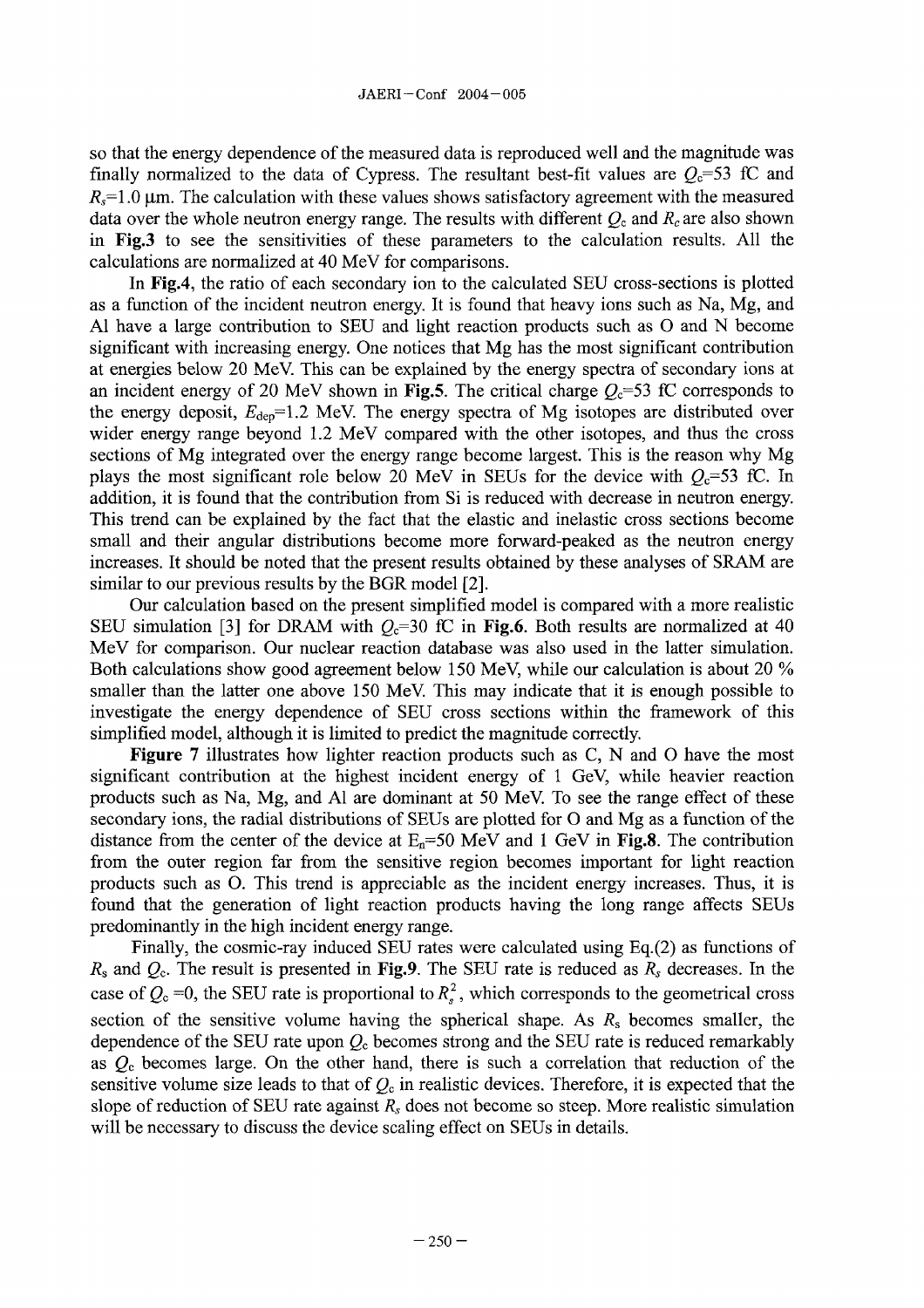#### **5. Summary and conclusions**

The nuclear reaction database suitable for the neutron-induced SEU simulation was developed for incident energies ranging from 2 MeV to 3 GeV by using the evaluated nuclear data files (JENDL-3.3 and LA150) and the QMD calculation. A simplified spherical device model was proposed to simulate the initial processes, i.e., nuclear reactions and the following charge deposit by secondary ions, in the SEU phenomena. The SEU cross sections were calculated using the Monte Carlo method, by introducing the assumption that SEU occurs if the initial charge deposited by secondary ions **in** a sensitive volume exceeds the critical charge. The calculated results reproduced well the energy dependence of the measured SEU cross sections for energies and the other simulation result. From the analyses, it was found that heavy reaction products (Na, Mg, Al, etc.) have crucial contributions at low-incident energies but light reaction products (C, N, 0, etc.) become dominant as the incident energy increases. This can be explained by the differences in the range and linear energy transfer of ions.

Nuclear reaction data for the elements except Si included in the devices (e.g., B, N, 0, Al, P, Ti, Cu, As, Ta, etc.) will be also required for more detailed SEU simulations. To meet the requirement, one of our future tasks related to SEUs is an extension of the present nuclear reaction database. It is expected that this task will be accomplished in the JENDL high-energy file project [11] that is now in progress.

## **Acknowledgements**

The authors are grateful to Mr. Y. Kawakami and Dr. M. Hane for valuable discussions about SER simulations.

## **References**

- **[1]** For instance, J.F. Ziegler et al., IBM J. Res. Develop. **40,** No.1 1996); H. The et al., Applied Physics, **70**, No. 11, 1308 (2001) [in Japanese].
- [2] T. Ikeuchi et al., J. of Nucl. Sci. and Technol., Suppl. 2, 1380 (2002); Y. Tukamoto, Y Watanabe, and H. Nakashima, Proc. of the 2002 Symp. on Nuclear Data, Nov. 21-22, 2002, JAERI, Tokai, Japan, JAERI-Conf. 2003-006 2003), **p.** 265.
- [3] Y. Kawakami et al., NEC Research & Development, **43**(2), 146 (2002).
- [4] K. Johansson et al., IEEE Trans. Nucl. Sci., **45,** 2519 1998); ibid., **46,** 1427 1999).
- *[5]* K. Shibata et al., **J.** of Nucl. Sci. and Technol. **39,** 1125 2002).
- [6] M.B. Chadwick et al., Nucl. Sci. Eng. 131, 293 (1998).
- [7] K. Niita et al., JOMD code, JAERI-Data/Code 99-042 (1999).
- [8] S. Furihata, Nucl. Inst. Method in Phys. Res. **171,** 251 2000); S. Furihata and T. Nakamura, J. Nuel. Sci. and Technol. Suppl. 2, 758 (2002).
- [9] J.F. Ziegler, SRIM code (1999).
- [10] J.F. Zieger et al., IBM J. Res. Develop. **40**, 19 (1996).
- [11] T. Fukahori et al., J. of Nucl. Sci. and Technol., Suppl. 2, 1380 (2002).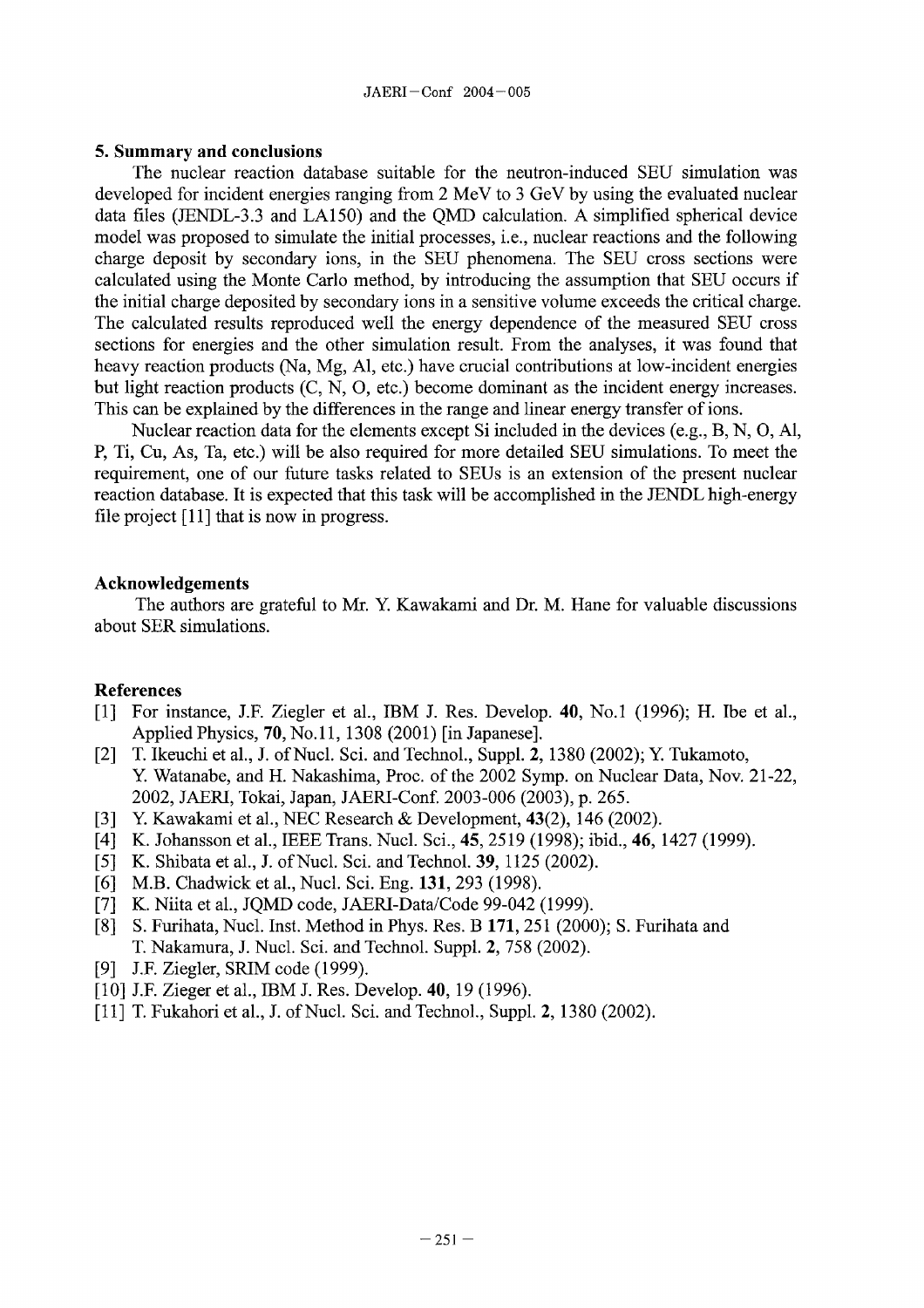

Fig.2 Comparison of calculated SEU cross sections with measured ones [4] for SRAMs. The measured data are normalized to the data of Cypress.



Fig.3 Same as in Fig.2, but the sensitivities of (a)  $R_s$  and (b)  $Q_c$  to the calculated results are shown.



Fig.4 Ratio of each secondary ion to total SEU cross sections as a function of incident neutron energy.



Fig.5 Energy spectra of all secondary ions for an incident energy of 20 MeV.